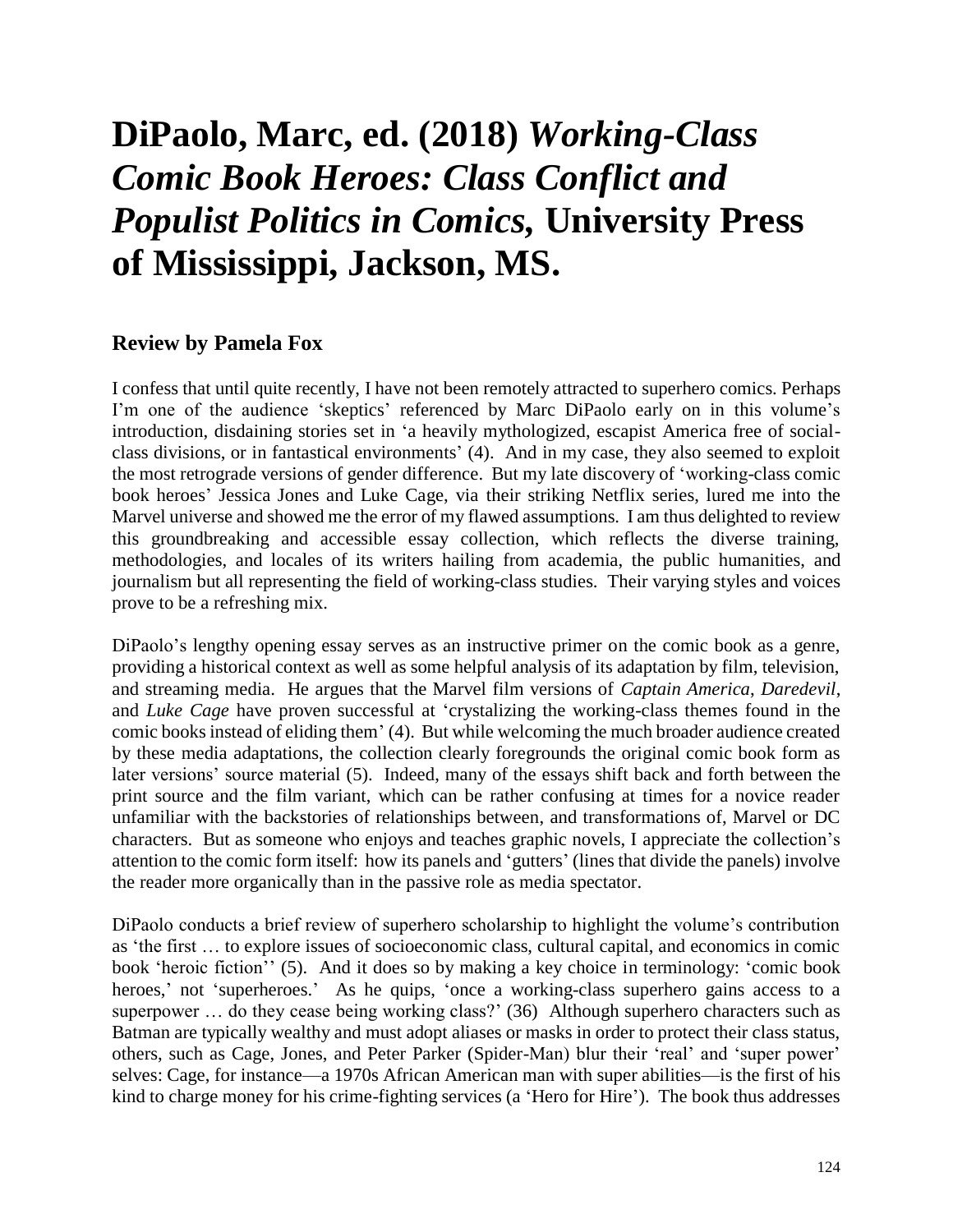not only the traditional comics genre but also 'the most culturally significant cowboy and gangster heroes of mixed-genres heroic narratives, including ... [those] found in comic book dystopian, post-apocalyptic, and steam-punk universes' (5) in order to include those characters who can more readily function as 'analogues of real-life working-class figures' (7). Ultimately, DiPaolo writes, *Working-Class Comic Book Heroes* aims to promote 'greater empathy' within 'the very contemporary context of Trump's America' (7).

Part I covers a fascinating array of comics that on the surface would seem to have next to nil in common. Michele Fazio's essay on *The Walking Dead* redirects 'zombie studies' in her deft working-class reading of both the comic book and television series. While noting that prior scholars have linked zombie narratives to the recent economic recession, Fazio focuses on labor as the texts' 'continuous narrative thread' both in the past and the survivalist present. She teases out characters' embedded work histories to reveal comradery around shared discontent but also pride in useful skills; in an apocalyptic world, manual work emerges as an almost privileged training promoting cross-class alliances. But she is also careful to note continuing gender oppression in this new social system.

Other essays continue this engagement with form. Kelly Kanayama approaches the comic book *Preacher* as a revisionist Western that also revamps horror and southern fiction genres to promote a feminist working-class outlook. Its gun-toting female protagonist, Tulip O'Hare, manages to reject most gender normative expectations yet also remains tethered to feminized care work that meets men's needs. In 'Alan Moore and Anarchist Praxis in Form,' James Gifford and Orion Ussner Kidder mount perhaps this volume's most challenging examination of the political relationship between content and form as they chart the shifting presence of anarchist thought in two of Moore's most significant works, *V for Vendetta* and *Black Dossier.* Closing out this unit, Phil Bevin's chapter on Superman revisits Clark Kent's status as working-class 'everyman' by focusing on one particular writer's updating of this beloved comics hero: from 'drudge' reporter in a dingy walkup to socialist champion of the oppressed to a more global human rights activist (141).

Part II pivots to Marvel comics' most recent celebrated superheroes, thanks to their star turns in massively popular media adaptations. While focusing on different figures and preoccupations, the essays address the complexities of class, race, gender, and power within specific historical moments and locales. Blair Davis' essay on Luke Cage and Man-Thing, for instance, spotlights the 1970s as a key turning point in comic book class and racial representation. A survey circulated by Marvel's rival, DC comics, queried readers about their preference for different storylines concerning racial and urban issues, and in response, Marvel created a Black hero whose backstory includes being a former gang member as well as prisoner who 'acquired super-strength and an impenetrable body' (149) during a botched medical procedure. While eschewing the Panthers and other radical politics of the era, he literally embodies a working-class 'black power.' Writing on *Daredevil*, Kevin Michael Scott offers a fascinating review of the blind superhero's class origins and politics. Debuting in 1964, 'no other comic … placed its hero so squarely in the realm of the poor and working classes' (169)—namely, Hell's Kitchen. Scott tracks three chronological periods of *Daredevil*, associated respectively with acclaimed writers Stan Lee, Frank Miller, and Brian Michael Bendis, to explore the comic's changing approach to combatting what Scott terms 'BIG POWER': 'the corrupting bargain made between government, crime, and wealth … to profit